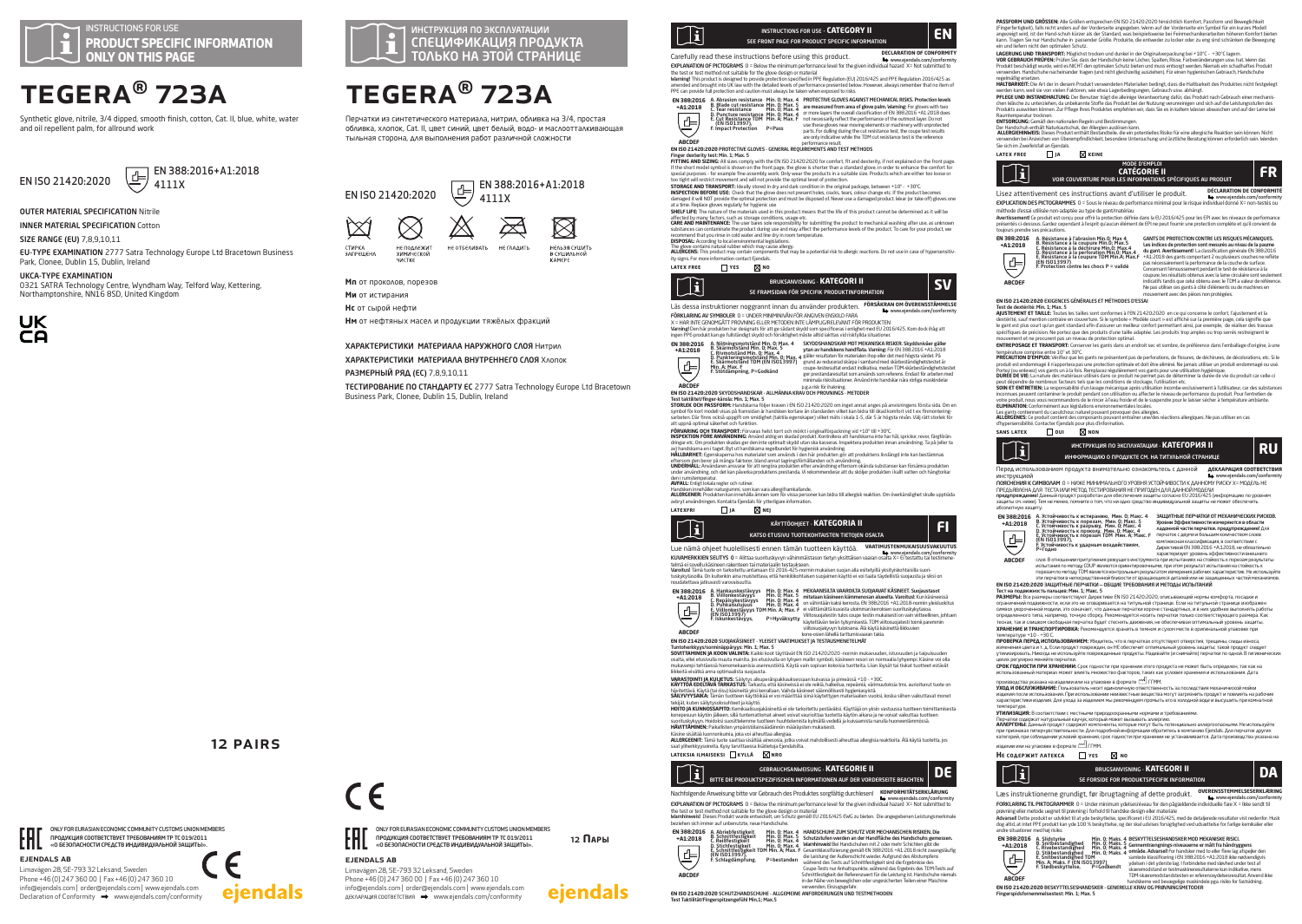**PASFORM OG STBRRELSE**. Alle størreiser overholder kraven e LM ISO 21420:2020 hvis kke andet er torklaret på torsiden. Hvis et<br>symbol for kort model vises på forsiden, er handsken kortere end standarden, hvilket kan give s

**OPBEVARING OG TRANSPORT:** Opbevares bedst tørt og mørkt i den oprindelige emballage og mellem +10 º - +30 ºC. **INSPEKTION FØR BRUG:** Kontroller, at handsken ikke har huller, revner, slitage, farveændringer osv. Hvis produktet bliver beskadiget,<br>yder det IKKE den optimale beskyttelse og skal kasseres. Anvend aldrig et beskadiget pr

Udskift handskerne regelmæssigt for hygiejnisk brug. **HYLDETID:** Beskaffenheden af de materialer, der bruges i dette produkt, betyder, at levetiden for produktet ikke kan bestemmes, da den vil pävirkes at mange taktorer, säsom opbevaringsforhold, brug etc.<br>**PLEJE OG VEDLIGEHOLDELSE:** Brugeren har eneansvaret for at indsende produktet til mekanisk vask efter brug, da ukendte stoffer kan<br>forurene produktet

og tørrer produktet fladt i stuetemperatur.<br>**BORTSKAFFELSE:** I henhold til den danske lovgivning.<br>Handsken indeholder naturgummi, som kan forårsage all<br>ALLERGENER: Produktet indeholder komponenter der

**BORTSKAFFELS**E. I henhold til den danske lovgwinige.<br>**ALLERGENER:** Produktet indebidde komponenter, der kan udgøre en potentiel risiko for allergisk reaktion. Må ikke anvendes i tilfælde af<br>**ALLERGENER:** Produktet indebid

### **latexfri ja nej**

 $\mathbb{T}$ SE FORSIDE FOR PRODUKTSPESIFIKK INFORMASJON BRUKSANVISNING - **KATEGORI II NO**

#### Les anvisningene nøye før du bruker dette produktet. **SAMSVARSERKLÆRING**

ww.ejendals.com/com/a mi<br>In farna Y – Dradishtat ar iki FORKLARING AV PRIKTOGRAMMER 0 = Under minimumskravet til ytelsesnivå for denne indi

testet, eller det er ikke relevant for produktet **Advarsel**l Dette produktet er laget for å gi beskyttelse som spesifisert i EU 2016/425 med de detaljerte resultatene som beskrives<br>nedenfor. Men husk at ingen PPE-artikkel kan gi full beskyttelse og at det alltid må utvis

kjemikalier eller i andre høyrisikosituasjoner. A. Slitasjemotstand Min. 0; Maks. 4 B. Skjæremotstand Min. 0; Maks. 4 C. Rivemotstand Min. 0; Maks. 4 D. Punkteringsmotstand Min.0; Maks. 4 E. Skjæremotstand TDM Min. A; Maks. F (EN ISO13997) F. Slagbeskyttelse P=Passer VERNEHANSKER MOT MEKANISKE RISIKOER. Beskyttelsesnund<br>Thile i området i håndfatten på hansken. Advarsell for CN 3882016<br>+A1:2013 gjelder resultatet for materiale sammen eller det sterkeste<br>materiale Nik det gjelder sløvhet **EN 388:2016 +A1:2018**

**ABCDEF**

#### **EN ISO 21420:2020** VERNEHANSKER – GENERELLE KRAV OG TESTMETODE en 130 z.1420.2020 vennetinnsken - deneneele knyw og testifietidie<br>T**est taktilitet/finger-førlighet: Min. 1; Max. 5**<br>PASSEADM AC STADDELSE-Alla etarralser ar i honhold til krauana i FM ISO 21.420:2020 til komfort, ossefor

PASSFORM OG STØRRELSE: Alle størreiser er i henhold til Kravene i EN 150 21420:2020 til komfort, passtorm og bevegelighet, hvs<br>ikke annet er forklart på forsiden. Hvist det er et symbol som viser kort modell på forsiden, e

**LAGRING OG TRANSPORT:** Bør lagres tørt og mørkt i originalemballasjen, mellom +1.0 ° - +30 °C.<br>**KONTROLL FØR BRUK:** Kontroller at hansken ikke har hull, sprekker, rifter, endret farge osv. Hvis produktet blir skadet gir d

regelmessig for hygienisk bruk.<br>**HOLDBARHET:** Egenskapene til materialene som brukes i dette produktet betyr at levetiden til produktet ikke kan fastsettes, da det vil avhenge av mange faktorer, slik som oppbevaringsforhold, bruk, osv. **STELL OG VEDLIKEHOLD:** Brukeren har ene og alene ansvar for å levere produktet til mekanisk vasking etter bruk, da ukjente stoffer

kan kontaminere produktet under bruk og dermed påvirke ytelsesnivåene til produktet. For å ta vare på produktet anbefaler vi at du skyller det under kaldt vann og henger det opp til tørk i romtemperatur.

**AIVFALL:** Inenhold til miljølovgivningen på stedet.<br>**ALLERGENER:** Dette produktet inneholder komponenter som potensielt kan gi en allergisk reaksjon. Skal ikke brukes ved tegn på<br>**ALLERGENER:** Dette produktet inneholder k

### **lateksfri ja ikke**



## Před použitím tohoto produktu si pozorně přečtěte tyto pokyny. **PROHLÁŠENÍ O SHODĚ**

www.ejendals.com/conformity VYSVĚTLENÍ PIKTOGRAMŮ 0 = Pod minimální úrovní výkonnosti pro dané jednotlivé nebezpečí X= Nebylo podrobeno testu nebo

je testovací metoda nevhodná pro návrh nebo materiál rukavice<br>**Varováni**l Tento produkt je navížen k poskytování ochrany uvedené v normě EU 2016/425 s podrobnými úrovněmi výkonnosti uve-<br>denými níže. Nezapomínejte však, že

| <b>EN 388:2016</b> |                                   | A. Odolnost vůči oděru Min. 0: Max. 4 OCHRANNÉ RUKAVICE CHRÁNÍCÍ PŘED MECHANICKÝMI RIZIKY.                         |
|--------------------|-----------------------------------|--------------------------------------------------------------------------------------------------------------------|
| $+A1:2018$         |                                   | B. Odolnost vůči prořezu Min. 0: Max. 5 Úrovně ochrany isou měřeny v oblasti dlaně rukavice. Varování! V           |
|                    |                                   | C. Odolnost vůči přetržení Min. O: Max. 4 případě rukavic se dvěma nebo více vrstvami neodráží celková klasifikace |
|                    |                                   | D. Odolnost vůči propichu Min. 0: Max. 4 EN 388:2016 +A1:2018nutně výkonnost povrchové vrstvy. Pokud ide           |
|                    | E. Odolnost vůči prořezu TDM      | o otupování během zkoušky odolnosti proti proříznutí, průkazné isou                                                |
| $\bigoplus$        | Min. A: Max. F (EN ISO13997)      | pouze výsledky zkoušky provedené metodou Coup, zatímco výsledky                                                    |
| <b>ABCDEF</b>      | F. Ochrana proti nárazům P=Úspěch | zkoušky odolnosti provedené metodou TDM isou referenční. Nepoužíveite                                              |
|                    |                                   | tyto rukavice v blízkosti pohyblivých součástí ani stroiního vybavení s                                            |
|                    |                                   | .                                                                                                                  |

### nechráněnými částmi. < **EN ISO 21420:2020** OCHRANNÉ RUKAVICE – OBECNÉ POŽADAVKY A TESTOVACÍ METODY

**Zkouška obratnosti prstů: Min. 1; Max. 5**<br>**MĚŘENÍ A URČENÍ VELIKOSTI:** Všechny velikosti odpovídají normě EN ISO 21420:2020 z hlediska pohodlí, velikosti a obratnosti,<br>pokud to není uvedeno jinak na přední stránce. Pokud běžná rukavice, aby poskytovala lepší pohodlí při použití pro zvláštní účely, například při jemné montážní práci. Používejte pouze<br>produkty vhodné velikosti. Produkty, které jsou příliš volné nebo příliš těsné, budou omezo

optimilní úroveň cohrany.<br>MOHTROLA PÁSLA DOJANÁ klasilné skladujte na suchém a travém místě v originálním balení při teplotě +10 - +30 °C<br>MOHTROLA PÁSLA POLIZITÁP: Zostrokuje, obsahují na práchodním elkoho je prakohy, nímk TRNANLIVOST PRI SKLADOVANI: Vzhledem k podstatě materiálů použitých v tomto výrobku nebe stanovit jeho trvanívost při<br>Vsladování, protože bude ovlivňována mnoha faktory, například skladovacími podmínkami, používáním atd.<br>P

vodě a necháte usušit na šňůře při pokojové teplotě.<br>Vodě a necháte usušit na šňůře při pokojové teplotě.<br>LIKVIDACE: V souladu s místní legislativou týkající se životního prostředí.

**LIKVIDACE** V souladu s místní legislativou týkají se životnho prostředí.<br>**ALERGENY**: Tento produkt může obsahovat složby, které mohou představovat riziko z hlediska alergických reakcí.<br>**ALERGENY:** Tento produkt může obsah

#### **neobsahuje latex ano žádný**



Lea atentamente estas instrucciones antes de utilizar el producto. **DECLARACIÓN DE CONFORMIDAD**<br>Www.ejendals.com/conformity EXPLICACIÓN DE LOS PICTOGRAMAS0 = por debajo del nivel de rendimiento mínimo para el riesgo individual dado X = no

sometido a la prueba o bien método de prueba no adecuado para el diseño o material del guante.<br>**Advertencial** Este producto se ha diseñado para proporcionar la protección especificada en EU 2016/425 con los niveles detalla



A. Resistencia a la abrasión Mín. O; máx. 4<br>B. Resistencia a los cortes por hoja Mín. O; máx. 5<br>C. Resistencia al desgarro Mín. O; máx. 4<br>D. Resistencia a la punción Mín. O; máx. 4<br>E. Resistencia a los cortes TDM Mín. A; m máx. **4**<br> **Ann Collection (COMPICS DE PROTECOON FRENTER RIESCOS MECÁNICOS.<br>
HET CONTINUES ARE DESIGNED FOR DESIGNED AND CONTINUES ARE A CHANNICAL AREA (CHANNICAL PRESS)<br>
<b>A** Primax. **F A response the annoyance metric an** 

cerca de maquinaria o elementos móviles con<br>**EN ISO 21420:2020** GUANTES DE PROTECCIÓN: REQUISITOS GENERALES Y MÉTODOS DE PRUEBA

Prueba de destreza digital: Mín. 1; máx. 5 **AJUSTE Y TAMAÑO:** Todos los tamaños cumplen la norma EN ISO 21420:2020 en cuanto a comodidad, ajuste y destreza, si no se explica en la primera página. Si en la primera página se muestra el símbolo de modelo corto, el guante es más corto que un guante<br>estándar, con el fin de mejorar el confort para fines especiales; por ejemplo, trabajos de m proporcionarán el nivel óptimo de protección.

**ALMACENAMIENTO Y TRANSPORTE:** Idealmente deben almacenarse en un lugar seco y oscuro, dentro del paquete original, a

entre 10° y 30 °C.<br>INSPECTION ANTES DEL USO: Compruebe que el guante no presente agujeros, grietas, desgarros, cambio de color, et<br>quite a dariado NO proporciona la profesción óptima por lo que debe desentarse. No utilica uso, ya que las sustancias desconocidas pueden contaminar el producto durante el uso y afectar a sus niveles de rendimiento. Para cuidar su producto, le recomendamos que lo aclare con agua fría y lo seque al aire a temperatura ambiente.<br>**ELIMINACIÓN:** Conforme a la legislación medioambiental local.

**EN 388:2016**  A. Kulumiskindlus Min. 0; Max. 4<br>B. Lõikekindlus Min. 0; Max. 4<br>C. Rebimiskindlus Min. 0; Max. 4<br>E. Lõikekindlus TDM Min. A; Max. F<br>E. Põrutuse kaitse P=Läbitud<br>F. Põrutuse kaitse P=Läbitud **+A1:2018**  $\overline{d}$ 

ettevaatlikult.<br>Ettevaatlikult

Tì

MEHAANILISTE OHTUDE EEST KAITSVAD KINDAD. Katsetaset<br>enämäkikse kinda peopesa piirkonnast. Hoiatusl Kahe- või<br>enämäkhiliste kinnaste korral ei pruugi EN 388:2016 üldkassifikatsioon<br>kaisetadennus vaid näitlik, samal ajal ku võib käsitleda võrdlustulemusena. Kindaid ei tohi kasutada liikuvate me vaariste seadmente se<br>te seadment ade läheduse **ABCDEF**<br>EN 150 21420-2020 KAITSEKINDAD - DI DISCO NÕUDED JA TESTAGETORIO

PILTIDE SELGITUS 0 = Antud inidividuaalriski kohta alla minimaalse toimivustaseme. X= Ei esitatud testimiseks või testmeetod

**sin látex sí no**

**EN ISO 21420:2020 KATISEKINDAD - ULOISEEN NOUDED JA TESTMEETODID**<br>**SOBOVUS JA SUURUSED:** KÕRE SUS KUNDER USERID KOMMER POOLISE III liikuvuse osas EN ISO 21420:2020 standardile, kui esilehe<br>SOBOVUS JA SUURUSED: KÕRE KUNDER

ÜKSIKASJALIKU TOOTEINFO LEIATE ESILEHELT KASUTUSJUHISED - **KATEGOORIA II ET**

www.ejendals.com/conformity

#### teede piirusta liikumat ja di puka optimused kuitade.<br>**HOIUSTAMINE JA TRANSPORT:** Ideaalsed hoiutingimused on kuivas ja nimedas ruumis ning originaalnaki

hemikus +10º - +30ºC. **KONTROLLIGE ENNE KASUTAMIST:** Veenduge, et kindal poleks auke, pragusid, rebendeid, värvimuutust jne. Kui toode on kahjustatud

El guante contiene goma natural que puede provocar alergia.<br>**ALERGENOS:** Este producto puede contener componentes que podrían suponer un riesgo potencial de reacciones alérgicas. No utilizar<br>**en caso de observar** indicios

Lugege enne antud toote kasutamist käesolevat juhendit hoolikalt. **VASTAVUSDEKLARATSIOON**

mee seedmest on vanda marvadaamsi kinda did minimaalse toimivastaseme. An erestatad testimisele või testineeto<br>nud kinda disaini või materjali jaoks sobilik!<br>latud Antud toode on mõeldud kasutamiseks olukorras kus on valal **Hoiatus!** Antud toode on mõeldud kasutamiseks olukorras,kus on vajalik kaitse EU 2016/425 kehtestatud oludes ja allpool esitatud<br>kaitsetaseme juures. Pidage siiski meele, et ükski isikukaitsevahend ei taga täielikku kaits

pole solle katedome optimalne ja see bieks mnema visata. Kandie kndaid (või võtke need kaest) ukshaaval. Vahetage kndad<br>Vageemikeks kosulariiseks regulaarsett välja. Kosulanduste tõttus 4 saa toote ekiga täpselt määrata, k

ained võivad kasutamise käigus toote saastada ja mõjutada selle kasutusomadusi. Toote hooldamiseks soovitame loputada seda külmas vees ja riputada toatemperatuuril nöörile kuivama.

**KASUTUSELT KORVALDAHINE** Lähtuvalt kohalkest keskkonnanöuetest.<br>**AlutaRGERUD: An**tud toode sisalda komponente, mis võhvad põhjustada allergilisi reaktsioone. Ärge kasutage ülfundlikkuse märkide<br>**ALLERGERUD:** Antud toode s

#### **ei sisalda lateksit jah ei**

**ABCDEF**

**ABCDEF**

€



A termék használata előtt figyelmesen olvassa el ezeket az utasításokat. MEGFELELOSEGI NYILATKOZAT<br>A PIKTOGRAMOK MAGYARÁZATA 0 = A minimális teljesítményszint alatt az adott veszélyre X

módszer nem volt megfelelő a kesztyű kivitele vagy anyaga szempontjából

**Figyelmeztetés!** Ezt a terméket a EU 2016/425 altal meghatározott védelem biztosítására tervezték, melynek szintjei alább láthatók.<br>Arra azonban mindig gondoljon, hogy a PPE egyik eleme sem nyújthat teljes védelmet, ezért

vankireve.<br>
EN 388-2016 A Kopásállóság<br>
- 181-2018 B. Szákítászláróság ellenállás Min. Órmasz, 4<br>
- 181-2018 B. Szákítászláróság ellenállás Min. Órmasz, 4<br>
- El vágással szembeni ellenállás Min. Órmasz, 4<br>
- El vágással sz **EN 388:2016 +A1:2018**



**EN ISO 21420:2020** VÉDŐKESZTYŰ – ÁLTALÁNOS KÖVETELMÉNYEK ÉS VIZSGÁLATI MÓDSZEREK

**Ujjügyességi teszt: Min. 1; max. 5**<br>**ILLESZKEDÉS ÉS MÉRETEZÉS:** Az összes méret az EN ISO 21420:2020 szerinti a kényelem, az illeszkedés és az ügyesség szempontjából, ha nincs más feltüntetve a címlapon. Ha a rövid modell szimbóluma látható a címlapon, akkor a kesztyű egy szabványos kesztyűnél rövidebb, hogy kényelmesebb legyen különleges célokra való használatnál - például finom szerelési munkánál. Csak<br>megfelelő méretű terméket használjon. A túl laza vagy túl szoros termék korlátozza a mozgásban, és

vedelmi színtet.<br>Tábol ás és száll ítási klajlit erethen színz ér rétét kömunatben, az eredeti cremandárában tárolandó 41.000 és 43000 közöt. **TAROUAS ES SZALUTAS: Isolais estelen zarace s sotet kompezeten, az eredet csomagotasban tanúanó a "UTC között<br>ELLENDRZÉS HASZNÁLAT ELŐTT: Ellendrize, hogy a kesztyűn nem láthatók-e lyulak, repedések, szaladások, szinévált** 

Számos tényezőnek lesz kitéve, mint például tárolási körülmények, használat stb.<br>**GONDOZÁS ÉS KARRANTARTÁS:** A felhasználó kizárólagos felelősséget vállal a termék használat utáni mechanikus mosásáért, mivel

ismeretlen anyagok a terméket használat közben szennyezhetik, így befolyásolhatják annak teljesítményszintjét. Javasoljuk, hogy a<br>terméket a gondozása érdekében öblítse át hideg vízben, majd hagyja megszáradni szobahőmérsé

**ARTALMATLANTAS:** A helyi környezetvédelmi szabályozásnak megfelelően.<br>**A Lesztiçli temészetes gumit tartalmaz, amely allergiát okozhat**<br>**ALLERGÉNEK:** Ez a temék olyan anyagokat is tartalmazhat, amelyek allergiás reakciók



Leggere attentamente le istruzioni prima di utilizzare questo prodotto. Il premierazione di conferentri struct<br>SPIECAZIONE DE PITTOGRAMM I o = A idi sotto del livello mimo di prestizioni per il pericolo individuale dato X=

Attenzione! Questo prodotto è progettato perfornire la protezione specificata nella norma EU 2016/425, con i livelli dettagliati di prestazioni indicati prodotto e progettavo personne a processore specificata richo nomia eo essevives, com inceni detagado al<br>prestazioni indicati. Tuttavia ricordate che nessun elemento di DPI è in grado di fornire una pr

prendere precauzioni quando si è esposita<br> **EN 388-2016** A Resistenza al Tabrasione Min. O: Max. 4<br> **CALCO SIGNATIVAL EN 1899 A RESISTENZA A DEL PRESENTA DE LA CALCO DE LA CALCO DE LA CALCO DE LA CALCO DE LA CALCO DE LA C** GUANTI DI PROTEZIONE CONTRO I RISCHI MECCANICI. I<br>livelli di protezione sono misurati nella zona del palmo<br>del guanto. Attenzionel Per i guanti con due o più strati<br>la classificazione complessiva della norma EN 3882016<br>+A1 **EN 388:2016 +A1:2018**



### con parti non protette. **EN ISO 21420:2020** GUANTI DI PROTEZIONE - REQUISITI GENERALI E METODI DI PROVA

Test di destrezza: Min. 1; Max. 5 **VESTIBILITÀ E TAGLIE:** Se non diversamente indicato nella prima pagina, tutte le misure sono conformi alla EN ISO 21420:2020

per comfort, vestibilità e destrezza. Se sulla prima pagina è indicato il simbolo di modello corto, il prodotto è più corto di un guanto<br>standard, al fine di migliorarne la comodità per scopi speciali, ad esempio lavori di **IMMAGAZZINAMENTO E TRASPORTO:** Le condizioni di immagazzinato ideali sono in un luogo asciutto e buio nella confezione

vilgilale, tid \* 10°C.<br>CONTROLLADE DRIMA DELL'USO: Verificare che il quanto non presenti fori crene, stranni cambiamenti di colore ecc. Se il prodotto CONTROLLARE PRINA DELL'USO: Verificae che li gasmo non presenti trici crege, strazioni cambiamenti di colore ecc Se il prodotto.<br>ediamegorita NON formia la protezione ottimale e deve essere sostituita Non utilizzare mai un

sconosciace possono contaminare ir prodocto durante rutinzzo e incluere surrelativi nveni di prestazili<br>comandiamo di risciacquarlo con acqua fredda e lasciarlo asciugare appeso a temperatura ambiente.<br>CMALTIMENTO: Secondo

**SMALTIMENTO:** Secondo le normative ambiental locali.<br>**Il guanto contiene gomma** naturale, un materiale che potrebbe causare allergia<br>**ALLERGEN**I: Questo prodotto può contenere componenti che possono costituire un potenzia

**senza lattice sì no**



Pradėdami naudoti šį gaminį, atidžiai perskaitykite instrukciją. **ATITIKTIES DEKLARACIJA** www.ejendals.com/conformity ŽENKLŲ REIKŠMĖSO = Žemiau, negu minimalus charakteristikos lygmuo konkrečiam pavojui X= Nebuvo bandytas arba bandymo metodas netiko pirštinių modeliui, medžiagai

įspėjimas! Šis gaminys turi apsaugoti pagal direktyvą EU 2016/425 dėl asmeninių apsaugos priemonių (AAP), tikslius jo charakteristikų ppejimas sis gaminys turi apsaugoti pagai urektyvą cu zuzomezs uei asmeninių apsaugos pnemonių (AAP), uksius jo triaraktei<br>Vigmenis rasitė žemiau. Vis dėlto turite atsiminti, kad joks AAP gaminys negali suteikti visiškos a

APSAUGINĖS PIRŠTINĖS NUO MECHANINIO POVEIKIO. Apsaugos lygis matuojamas pirštinių delnų plote. įspėjimas! Dviejų ar daugiau sluoksnių pirštinių bendra EN 388:2016 +A1:2018

**EN 100 21420:2000 REARWINE CO-HRONNE- WYPHALAMIA OLOURE! IRETOXY TESTUANIAMI**<br>**REARFORM AND REARFORM CONTROL IN THE STATE SYSTEM IS CONTROL TO THE STATE OF THE STATE SYSTEM IN A STATE SYSTE<br>DOPPORTANT IN THE STATE OF THE PRZECHOWYWANIE I TRANSPORT:** Najlepiej przechowywać w suchym i ciemnym pomieszczeniu, w oryginalnym opakowaniu, w temperaturze od +10º do +30 ºC. **KONTROLA PRZED UŻYCIEM:** Należy sprawdzić rękawicę pod kątem dziur, pęknięć, rozdarć, przebarwień itp. Jeżeli produkt został uszkodzony, to NIE zapewni optymalnej ochrony i powinien zostać utylizowany. Nigdy nie należy używać uszkodzonego produktu. Zakładaj<br>(lub zdejmuj) rękawice po jednej na raz. Regularnie wymieniaj rękawice, aby zachować higienę **OKRES TRWAŁOŚCI:** Ze względu na charakter materiałów użytych w tym produkcie nie można ustalić jego trwałości użytkowej, ponieważ zależy ona od wielu czynników, takich jak m.in. warunki przechowywania i sposób użytkowania.

**PIELĘGNACJA I KONSERWACJA:** Uzytkownik ponosi wyłączną odpowiedzialność za poddanie produktu praniu mechanicznemu po<br>użyciu, ponieważ nieznane substancje mogą zanieczyszczeć produkt podczas użytkowania i wpływać na poziom **UTYLIZACJA:** Zgodnie z lokainymi przepisami dotyczącymi ochrony środowiska naturalnego.<br>De handschoen bevat natuurrubber dat allergie kan veroorzaken<br>**ALERGENY:** Produkt może zawierać substancje, które mogą stanowić poten pojawienia się oznak nadwrażliwości należy zaprzestać używania produktu. W celu uzyskania dodatkowych informacji, prosimy o kontakt z firmą Ejendals.

Parcurgeți cu atenție aceste instrucțiuni înainte de utilizarea produsului. **DECLARAȚIE DE CONFORMITATE**<br>
■ www.ejendals.com/conformity EXPLUCAJI PRINTAND PRLTOCARPIELE. U = Sub nuelui minim de performanța pentru pencolui individual respectiv X= Nu a 10st<br>Supus testului sau metodei de testare nepotrivite pentru design-ul sau materialul mănușilor<br>Aventismen

point of the protection of the matter between the model and matter of the momentul exponent of the CM-<br>
ERI2018 A Resistents in a brazing H m, D, H ax. 4 MANUS DE PROTECTE PHOTORIA RISCURSION BECANN<br>
The MAL2018 B and the

**EN ISO 21420:2020 MÅNUS) DE PROTECTIE - CERINȚE CENERALES INETODO DE TESTARE<br>TEMPINING ROMENTIALS (PROPORTIVAL DE L'ARAS, SI CIPOSTATI PROTOCO DE TESTARE<br>POTRINIRES plus els proportivals de proportivals (PROPORTIS) (SI 22** 

nivelul optim de protecție.<br>**DEPOZITARE ȘI TRANSPORT:** Se recomandă depozitarea în condiții uscate și întunecoase în ambalajul original, la temperaturi cuprinse între +10º şi +30ºC. **VERIFICARE ÎNAINTE DE UTILIZARE:** Verificați dacă mănușile nu prezintă găuri, fisuri, rupturi, modificări ale culorii etc. În cazul în care produsul este deteriorat, aceta NU va oferi protecije optimă și trebule eliminat Nu utilizați niciodată un produs deteriorat. Puneți (sau<br>PERIOADĂ DE VALABILITATE: Natural materialeor utilizate în pact protonul face imposi **INGRIJIRE ȘI INTREȚINERE:** Utilizatorul este singurul responsabil pentru trimiterea produsului la spălare mecanică după utilizare, deoarece<br>unele substanțe necunoscute pot contamina produsul în timpul utilizării și pot af grijă de produsul dumneavoastră, vă recomandăm să îl clătiți în apă rece și să îl uscați pe sârma de rufe la temperatura camerei.<br>El IMINARE: În conformitate cu leeislația locală privind mediul înconjurător. **ELIMINARE:** In contormitate cu legislația locală privind mediul înconjurător.<br>Mănușile conțin caucluc natural, care poate provoca alergii<br>**ALERGENI:** Acest produs poate conține componente care ar putea constitui un risc p

Pred použitím tohto produktu si pozorne prečítajte tieto pokyny. **VYHLASENIE O ZHODE**<br>
www.ejendals.com/conformity . **VYSVETLENIE PIKTOGRAMOV**. O = Pod minimálnou úrovňou výkonnosti pre dané jednotlivé nebezpečenstvo X = Nebolo<br>podrobené testu alebo je testovacia metóda nevhodná pre návrh alebo materiál rukavice<br>Varovaniel Tento produk uvedenými nižšie. Nezabúdajte však, že žiadna položka osobných ochranných prostriedkov nemôže poskytovať úplnú ochranu a pri

Skúška obratnosti prstov: Min. 1; Max. 5<br>MERANJE A LIRČENJE VEĽKOSTI: Všotky veľkosti zodpovedajú porme EN ISO 21420:2020 z bľadiska pobodila veľkosti a obratnosti. **MERANIE A URCENIE VEĽKOSTI:** Všestv<sub>i</sub> veľkosti zodpovedajú norme CN ISO 21420:2020 z hladisla pohodila, veľkosti<br>ak nie je uvedené inak na prednej strane. Ak je na prednej strane uvedený symbol pre kráťky model, rukavica úroveň ochrany. **PREPRAVA A SKLADOVANIE:** Ideálne skladujte na suchom a tmavom mieste v originálnom balení pri teplote +10 – +30 ºC. **KONTROLA PRED POUZITIM:** Skontrolujte, či sa na rukavici nenachádzajú otvory, praskliny, trhliny, zmeny farby a pod. Ak dôjde k<br>poškodeniu produktu, produkt NEBUDE poskytovať optimálnu funkčnosť a mal by byť zlikvidovaný. produkt. Rukavice si natahujte (alebo stahujte) po jednej. Pre hygienické použitie rukavice pravidelne vymieňajte.<br>**TRVANLIVOSŤ PRI SKLADOVANÍ:** Vzhľadom na vlastnosti materiálov použitých v tomto produkte nie je možné jeh **STAROSTLIVOSŤ A ÚDRŽBA:** Používateľ nesie výhradnú zodpovednosť za vystavenie výrobku mechanickému praniu po použití,<br>pretože produkt môže byť počas použitia kontaminovaný neznámymi látkami a tie môžu ovplyvniť výkonnostn L**IKVIDACIA**: V slálade smiestnou legislativo týkajúcou sa životného prostredia.<br>**ALIERGÉWY**: Tento produkt můžio koský môže spôsobovať alergie<br>**ALERGÉWY**: Tento produkt můžio koskovat zložky, ktoré môžu predstavovať rizik

Pred uporabo izdelka skrbno preberite ta navodila. **IZJAVA O SKLADNOSTI** Piktora ponabov Edenka primov predleme, kaj navodina.<br>RAZLAGA PIKTOGRAMOV 0 = Pod najmanjšo stopnjo zmogljivosti za podano posamezno nevarnost X= ni bilo predloženo v preskus ali preskusna metoda ni primerna za obliko ali material rokavic Opozorilo! Ta izdelek je zasnovan za zagotavljanje zaščite, opredeljene v EU 2016/425 o оsebni zaščitni opremi; spodaj so navedene podrobnosti o ravneh zmogljivosti. Vendar pa upoštevajte, da nobena osebna zaščitna oprema ne more zagotoviti popolne zaščite, zato<br>morate biti ob izpostavljanju tveganju vedno previdni.

in Zaščita pred udarci P=pozitivno "preiskusom odpornosti na ureze so rezultati testa coupe le<br>indikativni, medtem ko je preiskus odpornosti na ureze TDM referenčni rezultat zmogljivosti. Teh rokavic ne smete

Preskus gibljivosti prstov: najm. 1; najv. 5<br>TESNOST IN VELIKOST: Vse velikosti so, kar zadeva udobje, tesnost in gibljivost, skladne s standardom EN ISO 21420:2020 če to ni pojasnjeno na prvi strani. Če je na prvi strani prikazan simbol kratkega modela, so rokavice krajše od običajnih rokavic, zato je pri<br>posebnih namenih njihova uporaba udobnejša - na primer pri natančnem sestavljanju. No **SHRANJEVANJE IN TRANSPORT:** Najbolje hraniti v suhem in temnem prostoru v prvotni embalaži, pri temperaturi med +10 in +30 °C.<br>**PRED UPORABO PREVERITE:** Preverite, ali v rokavici, ni lukenj, razpok, raztrganin, sprememb barve itd. Če je izdelek poškodovan, NE bo<br>**mogel zagotavljati optimalne zaščite in ga morate zavreči. Ne uporabljajte po** 

A. Odpornost proti obrabi Najm. O; najv. 4<br>B. Odpornost proti prerezu Najm. O; najv. 5<br>C. Odpornost proti trganju Najm. O; najv. 4<br>D. Odpornost proti prebodu Najm. O; najv. 4<br>E. Odpornost proti prerezu Najm TDM. A; najv. F

**EN ISO 21420:2020** VAROVALNE ROKAVICE – SPLOŠNE ZAHTEVE IN PRESKUSNE METODE

uporabljati v bližini premikajočih se predmetov ali strojev z nezaščitenimi deli.

în caz de semne de hipersensibilitate. Contactați Ejendals pentru informații suplimentare

A. Odolnosť voči odreninám Min. 0; Max. 4<br>B. Odolnosť voči prerezaniu Min. 0; Max. 5<br>C. Odolnosť voči prepichnutiu Min. 0; Max. 4<br>B. Odolnosť voči prepicaniu TDM Min. A; Max. F<br>E. Odolnosť voči prerezaniu TDM Min. A; Max.

**EN ISO 21420:2020** OCHRANNÉ RUKAVICE – VŠEOBECNÉ POŽIADAVKY A TESTOVACIE METÓDY

**fără latex da nu**

vystavení rizikám je nutné vždy dodržiavať opatrnosť.

**neobsahuje latex áno žiadny**

za drugo. Za higiensko uporabo rokavice redno menjajte.

**ABCDEF**

(中)

 $\mathbf{u}$ 

**EN 388:2016 +A1:2018**

 $\widetilde{\mathbf{h}}$ 

**ABCDEF**

**CONSULTATI PRIMA PAGINĂ PENTRU INFORMAȚII SPECIFICE PRODUSULUI RO**<br>Instructați prima pagină pentru informații specifice produsului

POKYNY NA POUŽITIE - **KATEGÓRIA II III SK**<br>PRE INFORMÁCIE ŠPECIFICKÉ PRE PRODUKT POZRI PREDNÚ STRANU

. E. Odolnosť voči preřezaniu TDM Min. A; Max, F neodráza celková klastikaca EN 3813:2015 + AI:nutne výkonnost<br>(EN 150131997)<br>referencija pred nárazom P=Úspešný priechod – prevzaniu sú výsledky tzv. skúšky oupe určujúce ba OCHRANNÉ RUKAVICE CHRÁNIACE PRED MECHANICKÝMI RIZIKAMI. Úrovne ochrany sú merané v oblasti dlane rukavice. Varovanie! V prípade rukavíc s dvoma alebo viacerými vrstvami **EN 388:2016 +A1:2018**

NAVODILA ZA UPORABO - **KATEGORIJA II III III III III III III III** III<br>INFORMACIJE O IZDELKU SO NA VOLJO NA PRVI STRANI

VAROVALNE ROKAVICE ZA ZAŠČITO PRED MEHANSKIMI<br>TVEGANJI. Ravni zaščite se merijo na območju dlani rokavic.<br>Opozorilo! Za rokavice z dvema ali več plastmi splošna<br>klasifikacija iz standarda EN 368:2016 +A1:2018 ne odraža<br>ruj

MANUS) DE PRODECIJE IMPOTRINA RISCURILOR MECANICE.<br>Alvertismenti În cazul mănustrii acumento al proprietate în anno palmei mănusții.<br>Alvertismenti În cazul mănusțiar cu două suu mai multe straturi,<br>dasfficarea generală a E

**nie zawiera lateksu tak nie**

**EN 388:2016 +A1:2018**

<u>li</u>

**ABCDEF**

 $w$ www.ejendals.com/co

i<br>1485 – CIMDI Al2SARDZBAI PRETMEHANISKISM RISKICH,<br>1485 – Alzsardzības līmeņi tiek mērīti cimdu plaukstas daļas<br>26. a. 2003. Brīdinājums Divu vai vairāku slāņu cimdiem<br>26. A. Vestarijas BM 3892.016 +A1.2018 Masifikācija m triecienpārgriešanas pretošanāsspējas noteikšanai ir snieguma atsauces rezultāti. Šos cimdus nedrīkst lietot blakus kustīgiem elementiem vai



klasifikacija nebūtinai rodo išorinio sluoksnio charakteristikas. Atliekant atsparumo įpjovimams testą (atbukinimas), COUP testo rezultatai yra tik orientaciniai, o TDM atsparumo įpjovimams testas yra nuorodinis našumo rezultatas. Nenaudokite šių pirštinių prie<br>judančių įrengimų ar mechanizmų, kurie yra be apsaugos.<br>**EN ISO 21420:2020 APSAUGINĖS PIRŠTINĖS. BENDRIEJI REIKALAVIMAI IR BANDYMŲ METODAI** 

Pi**rkij mislimo testa: Min. 1. Maks.**<br>T**rakom prožila**k visi dydzia attitika ON 60 21420-2020 pategorio, tio americký indikama od kladymus, jejso pimame<br>Izm**kola prožila**k visi dydzia attitika palygomis, pavydžiu, attiekom

A. Nodilumizturiba<br>B. Noturiba pret iegriezumiem Min. 0; Maks. 5<br>C. Noturiba pret plisumiem Min. 0; Maks. 4<br>D. Noturiba pret caurduršanu Min. 0; Maks. 4<br>E. Noturiba pret iegriezumiem TDM Min. A; Maks. F<br>(EN ISO13997)<br>F. Al

ierīcēm ar neaizsargātām daļām. **EN ISO 21420:2020** AIZSARGCIMDI - VISPĀRĪGĀS PRASĪBAS UN TESTĒŠANAS METODES

aukstā ūdenī un žāvēt istabas temperatūrā.<br>**LIKVIDĒŠANA:** Saskaņā ar vietējiem tiesību aktiem vides aizsardzības jomā.

A. Slijtvastheid Min. 0; Max. 4<br>B. Snijweerstand Min. 0; Max. 4<br>C. Scheurvastheid Min. 0; Max. 4<br>D. Perforatieweerstand Min. 0; Max. 4<br>E. Schokbescheming P=Geslaagd<br>F: Schokbescheming P=Geslaagd

De handschoen bevat natuurrubber dat allergie kan veroorzaken

diatego w warunkarh zagrożenia należy zawsze zachować ostrożność.<br> **EN 38622016 A. Odporność na przecięcie Min. 0. Max. 4 REK:**<br>
+ **A1.2018** B. Odporność na przecięcie Min. 0. Max. 5 Pozi<br>
- A. 2018 B. Odporność na przecię

**latex vrij yes geen**

pazīmes. Lai uzzinātu vairāk, sazinieties ar uzņēmumu "Ejendals". **nesatur lateksu jā nē**

**LAIKYMAS IR GABENIMAS:** Geriausia laikyti sausoje ir tamsioje vietoje originalioje pakuotėje nuo +10º iki +30º C.

Pirms izstrādājuma lietošanas rūpīgi izlasiet šo instrukciju. **ATBILSTĪBAS DEKLARĀCIJA**

PIKTOGRAMMU SKAIDROJUMS 0 = zem minimālā ekspluatācijas īpašību līmeņa dotajam individuālajam apdraudējumam X= na<br>iesniegšs testēšānai, vai arī testēšanas metode nav piemērota cindu uzbūvei vai materiālam<br>Brīdinālumel Šis iesniegts testēšanai, vai arī testēšanas metode nav piemērota cimdu uzbūvei vai materiālam<br>**Brīdinājumsi** Šis izstrādājums ir paredzēts aizsardzības nodrošināšanais saskapā ar U 2016.425, precīzi eksplualī<br>norādīt zemāk. T

P**irkstu kustīguma tests: Min. 1; Maks. 5**<br>**IZMĒRI UN TO IZVĒLE: J**a vien pirmajā lapā nav norādīts savādāk, visi izmēri atbilst standartam EN ISO 21.420:2020 attiecībā uz komfortu, atbilstoša izmēra un kustīguma nodrošināšanu. Ja pirmajā lapā ir redzams Isa modeļa simbols, tad cimdi ir Isāki par standarta<br>cimdiem, lai palielinātu komfortu īpašiem mērķiem, piemēram, precīzas montāžas darbiem Pärkkvaljel va pärkki deli kartadijami ieroekos kustikas un nenodrolimi pärkopikai asardibas liineni.<br>**1920. ABÄSANA UN TRANSPORTEŠANA:** Bazglabā saustum tumis vielti originilajā iepalojumā, temperatūrā no +10° lidz<br>**1980.** ietekmē daudzi faktori, piemēram, glabāšanas apstākļi, izmantošana utt.<br>**APKOPE UN UZTURĒŠANA:** Lietotājs ir pilnībā atbildīgs par produkta nodošanu mehāniskai mazgāšanai pēc lietošanas, jo nezināmas<br>vielas lietošanas laik

**LIKVIDESANA:** Saskaņā ar vietējiem tiesību aktiem vides aizsardzības jomā.<br>Cimds satur dabisko kaučuku, kas var izraisīt alerģiju<br>**ALERGĒN**E Šis izstrādājums var saturēt vielas, kas var izraisīt alerģiskas reakcijas. Nedr

ZIE VOORPAGINA VOOR PRODUCTSPECIFIEKE INFORMATIE

Lees deze handleiding aandachtig door voordat u dit product gebruikt. **CONFORMITEITSVERKLARING** www.ejendals.com/conformity VERKLARING VAN DE PICTOGRAMMEN 0 = Onder het minimum prestatieniveau voor het desbetreffend afzonderlijke gevaar X = Niet onderworpen aan de test of testmethode is niet geschild voor het ontwerp of materiaal van de handschoen<br>Waarschuwing Dit product is ontworpen om de bescherming te bepalen die is gespecificeed in EU 2016/425 met het ge

bewegende onderdelen of machines met onbeschermde delen.<br>**EN ISO 21420:2020** BESCHERMENDE HANDSCHOENEN - ALGEMENE EISEN EN TESTMETHODEN

V**ingervaardigheidstest: Min. 1. Max. 5**<br>zaken niet worden toegelicht op de voorpagina. Als het symbool voor het korten nodel wordt weregegeven op de voorpagina, is deze<br>zaken niet worden toegelicht op de voorpagina. Als h **OPSLAG EN TRANSPORT:** De producten kunnen het beste worden opgeslagen in droge en donkere plaats, in de oorspronkelijke verpakking tussen +10°- +30°C. **INSPECTIE VOOR HET GEBRUIK:** Controleer of de handschoen geen gaten, barsten, scheuren, kleurverandering enz. vertoont. Indien het product beschadigd raakt, biedt het NIET de optimale bescherming en moet het worden afgevoerd. Gebruik nooit een beschadigd<br>product. Draag de handschoenen een voor een, (en doe ze ook een voor een uit). Vervang handsch gebruik. **HOUDBAARHEIDSDATUM:** De aard van de materialen die in dit product zijn gebruikt, houdt in dat de levensduur van dit product niet kan worden bepaald aangezien deze beïnvloed wordt door vele factoren zoals opslagomstandigheden, gebruik enz.<br>**ONDERHOUD EN VERZORGING:** De gebruiker draagt alleen de verantwoordelijk voor het verstrekken van het product a igezien ondekende storien het product kunnen verontiemigen tijdens het gedruik en de prestadenreads van<br>hvloeden. Om uw product te verzorgen, raden wij u aan om het te spoelen in koud water en aan een waslijn te drogen bij kamertemperatuur. **VERWIJDERING:** Volgens de plaatselijke milieuwetgeving. '

**ALLERGENEN:** Dit product kan onderdelen bevatten die een potentieel risico op allergische reacties kunnen vormen. Niet gebruiken in<br>geval van tekenen van overgevoeligheid. Neem voor meer informatie contact op met Ejendals

SPECYFIKACIA PRODUKTU ZNAIDUJE SIE NA STRONIE PIERWSZEJ

Przed rozpoczęciem użytkowania produktu należy dokładnie przeczytać **pekLARACJA zgodnośc** poniższe instrukcje. www.ejendals.com/conformity OBJAŚNIENIE PIKTOGRAMÓW0 = poziom skuteczności ochrony znajduje się poniżej minimalnych wymagań dla określonego zagrożenia. X = rękawica nie była testowana lub metoda testowania nie jest odpowiednia dla danej rękawicy lub materiału.<br>Ostrzeżeniel Produkt zaprojektowano tak, aby zapewniał ochronę o poziomach skuteczności przedstawiony wymaganiami EU 2016/425. Należy jednak pawieru z pozornac powornach skuteczność przeustawonych ponieg, z<br>wymaganiami EU 2016/425. Należy jednak pamiętać, że zgodność z wymaganiami dyrektywy PPE nie zapewnia całkowi<br>distoro

INSTRUKCJE UŻYTKOWANIA - **KATEGORIA II PL**

niezabezpieczonymi częściami.

REKANICE CHRONIACE PRZED ZAGROŻENIAMI MECHANICZNYMI.<br>Poziomy ochrony są mierzone z obszaru części chwytnej rękawicy.<br>Ostrzeżenie! Dla rękawic z dwiema lub kilkoma warstwami ogólna<br>klasyfikacja normy EN 3882016 + A1:2018 ni odporności na przecięcia wystąpi efekt tępienia ostrza, wynik testu metodą "Coup" staje się orientacyjnym, natomiast wyniki staje się wynik testu odporności na przecięcia metodą TDM. Rękawic nie należy używać w pobliżu elementów ruchomych lub maszyn z

GEBRUIKSAANWIJZING - **CATEGORIE II NL**

 $\begin{tabular}{p{0.875\textwidth}}} \textbf{BES} \textbf{OER} \textbf{NRO} \textbf{SCG} \textbf{HOR} \textbf{RCG} \textbf{NPG} \textbf{PCG} \textbf{NRO} \textbf{NCG} \textbf{NCG} \textbf{NCG} \textbf{NCG} \textbf{NCG} \textbf{NCG} \textbf{NCG} \textbf{NCG} \textbf{NCG} \textbf{NCG} \textbf{NCG} \textbf{NCG} \textbf{NCG} \textbf{NCG} \textbf{NCG} \textbf{NCG} \textbf{NCG} \textbf{NCG} \textbf{NCG} \textbf{NCG$ 

**PRIES NAUDOJIMĄ TIKRINKITE**: Patkrinkite, ar pistinėje nėra skylių, įtrūkimų, įplėsimų, spalvos pokyčių ir pan. Jeigu gaminys pažeistas, jis<br>neatliks savo paskrities - įjirekia išmesti. Niekada nenaudokite pažeisto gamini

sumeumas prisunes keiskilė legulanai.<br>**TINKA NAUDOTI:** Šiam produktui naudojamos medžiagos neleidžia nustatyti gaminio galiojimo laiko, nes jam įtaką daro įvairūs<br>veiksniai. nvz. laikymo salvens. naudojimas ir t. t. veksniai, pvz., alkymo sajygos, naudojimas ir. t.<br>p**RIEŽIŪRA**: Vartotojas prislima išskirtinę atsakomybę už produkto plovimą mechaniniu būdu po naudojimo, nes nežinomos medžiagos<br>gail užtešti gaminį ir turėti įtakos gamini

LAI UZZINĀTU SĪKĀKU INFORMĀCIJU PAR IZSTRĀDĀJUMU, SKAT. PIRMO LAPU LIETOŠANAS INSTRUKCIJA - **II KATEGORIJA LV**

**ISMETIMAS:** Pagal vietos aplinkos apsaugos įstatymus.<br>**ALERGENAI:** Šio gaminio sudėtyje yra komponentų, galinčių sukelti alergines reakcijas. Nenaudokite, jei oda labai jautri. Daugiau **be latekso taip ne**

informacijos gausite, susisiekę su Eje

ar risku, ir jāievēro piesardzība.

H

**EN 388:2016 +A1:2018**

**ABCDEF**

**EN 388:2016 +A1:2018**

 $\mathbb{T}$ 

**ABCDEF**

**EN 388:2016 +A1:2018**

 $\mathbf{H}$ 

**ABCDEF**

甹